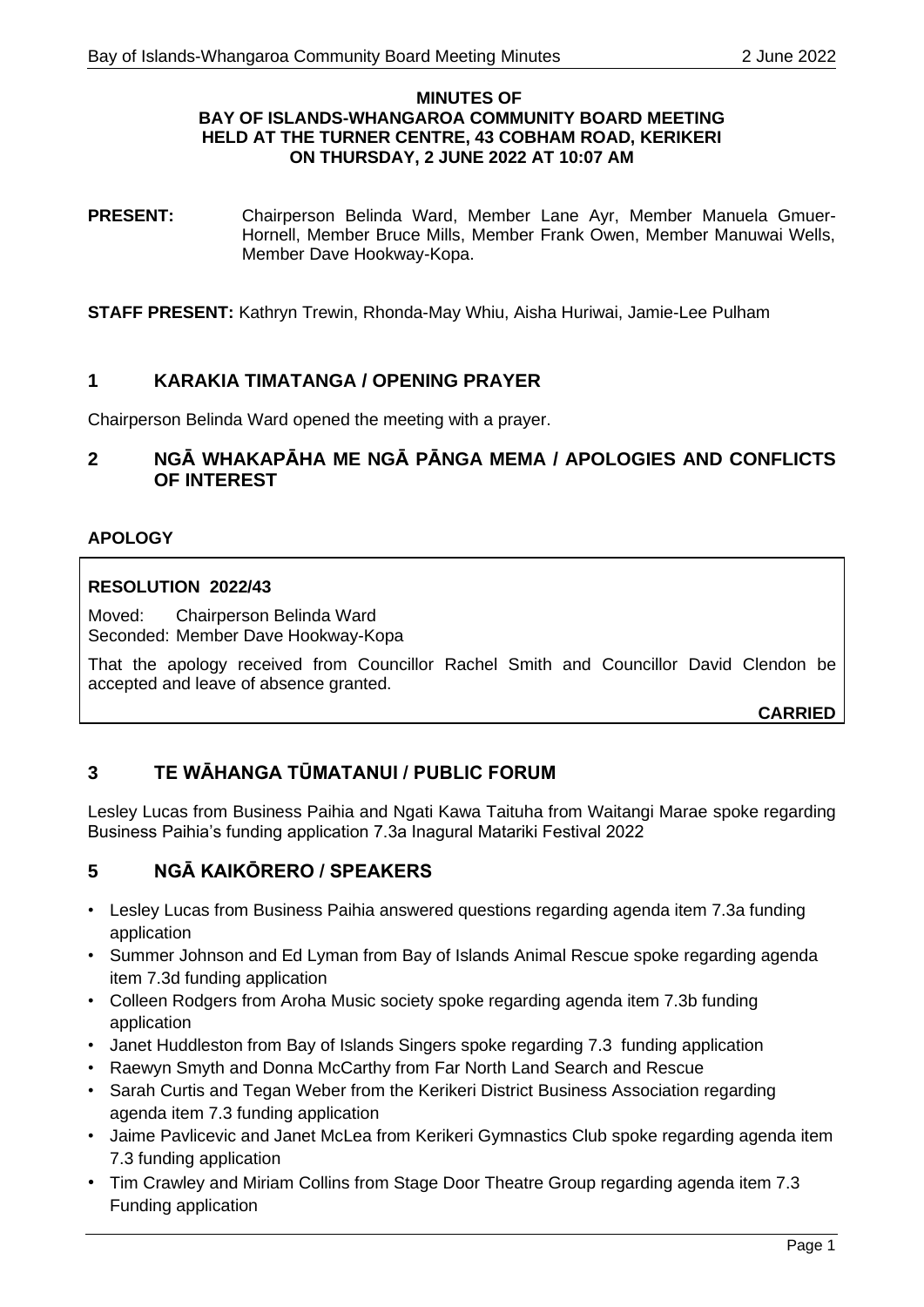At 11:25 am, Member Frank Owen left the meeting.

At 11:31 am, Member Frank Owen returned to the meeting.

## **6 CONFIRMATION OF PREVIOUS MINUTES**

#### **6.1 CONFIRMATION OF PREVIOUS MINUTES**

Agenda item 6.1 document number A3538440, pages 10 - 23 refers

#### **RESOLUTION 2022/44**

Moved: Chairperson Belinda Ward Seconded: Member Frank Owen

**That the Bay of Islands-Whangaroa Community Board confirm the minutes of the Bay of Islands-Whangaroa Community Board meeting held on 5 May 2022 are a true and correct record.**

**CARRIED**

## **7 REPORTS**

#### **7.1 AMENITY LIGHTING AND TOWN BEAUTIFICATION BUDGETS**

Agenda item 7.1 document number A3697518, pages 24 - 27 refers

#### **RESOLUTION 2022/45**

Moved: Member Manuela Gmuer-Hornell Seconded: Member Dave Hookway-Kopa

**That the Bay of Islands-Whangaroa Community Board:**

- $a)$ **the report outlining the allocation of the Amenity Lighting and Town Beautification budgets for financial year 2021/2022 and 2022/2023**
- **Notes the allocation of the Amenity Lighting budget for financial years 2021/2022 and**  b) **2022/2023 as prioritised by the Community Board.**
- **the allocation of the Town Beautification budgets for financial years 2021/2022**   $\mathsf{C}$ ) **and 2022/2023 as prioritised by the Community Board.**

**CARRIED**

#### **7.2 CHAIRPERSON AND MEMBERS REPORT**

Agenda item 7.2 document number A3702480, pages 28 - 35 refers

#### **RESOLUTION 2022/46**

Moved: Member Manuela Gmuer-Hornell Seconded: Member Bruce Mills

**That the Bay of Islands-Whangaroa Community Board note the reports from Chairperson Belinda Ward and Members Manuela Gmuer-Hornell, Bruce Mills and Frank Owen.**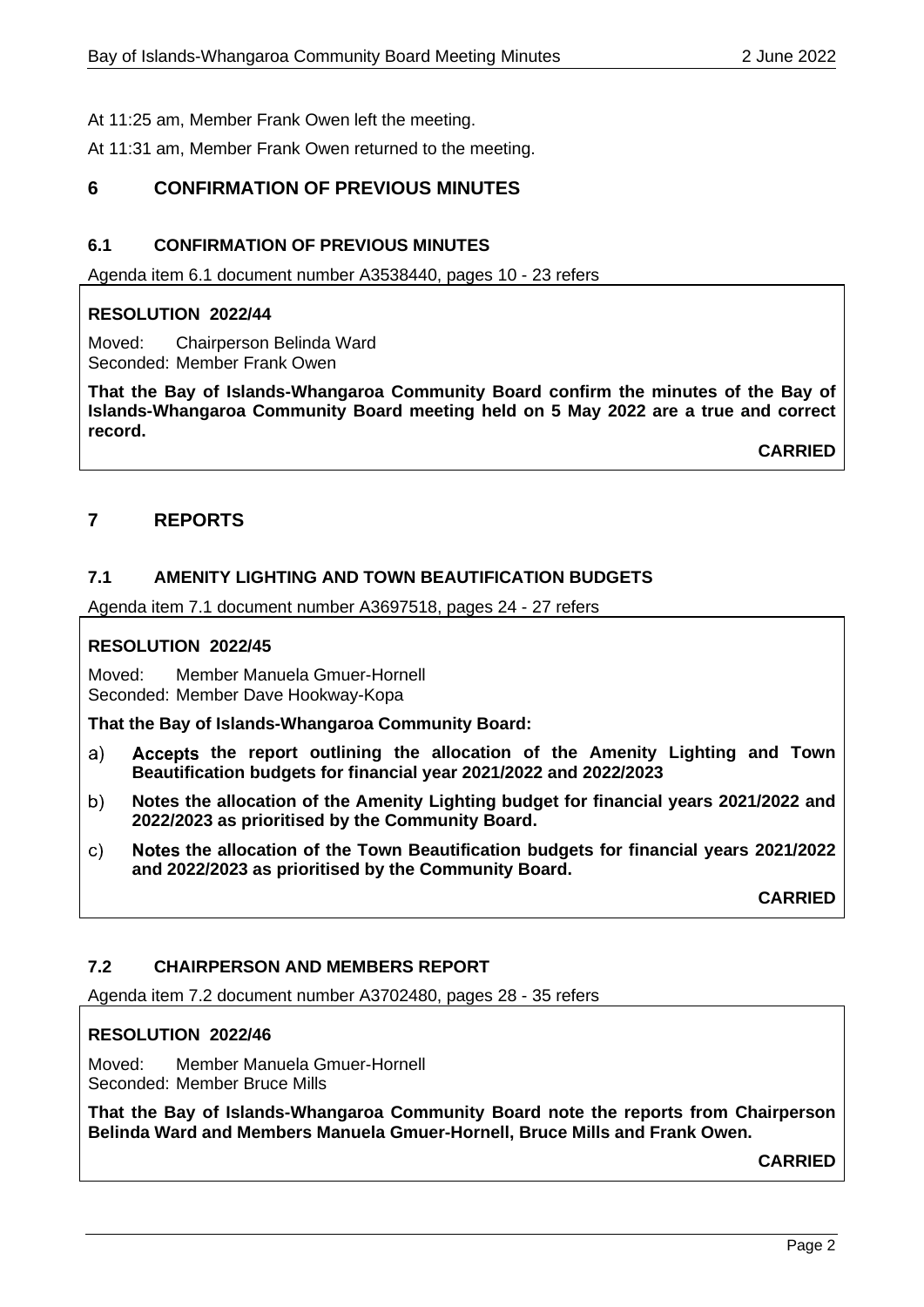## **7.4 STATEMENT OF COMMUNITY BOARD FUND ACCOUNT AS AT 30 APRIL 2022**

Agenda item 7.4 document number A3713402, pages 114 - 117 refers

#### **COMMITTEE RESOLUTION 2022/47**

Moved: Member Manuela Gmuer-Hornell Seconded: Member Lane Ayr

**That the Bay of Islands-Whangaroa Community Board receives the report entitled "Statement of the Bay of Islands-Whangaroa Community Board Community Fund account as at 30 April 2022"**

Against: Manuela Gmuer-Hornell and Dave Hookway-Kopa

**CARRIED**

The meeting was adjourned from 12:30pm to 1:08pm.

#### **7.3b FUNDING APPLICATION**

#### **RESOLUTION 2022/48**

Moved: Chairperson Belinda Ward Seconded: Member Manuela Gmuer-Hornell

**That the Bay of Islands-Whangaroa Community Board;**

**approves the sum of \$5,000 (plus GST if applicable) with the condition tickets are made available at no cost to people with a community service card and be paid from the Board's Community Fund account to Aroha Music Society for costs towards 2022 concert series to meet the following Community Outcomes:**

- **i) Communities that are healthy, safe, connected and sustainable**
- **ii) Proud, vibrant communities**

**CARRIED**

#### **7.3c FUNDING APPLICATION**

#### **RESOLUTION 2022/49**

Moved: Member Lane Ayr Seconded: Member Bruce Mills

**That the Bay of Islands-Whangaroa Community Board;**

**approves the sum of \$5,000 (plus GST if applicable) with the condition that tickets are made available at no cost to people with a community service card and be paid from the Board's Community Fund account to Bay of Islands Singers for costs towards 2022 concert series to meet the following Community Outcomes:**

- **i) Communities that are healthy, safe, connected and sustainable**
- **ii) Proud, vibrant communities**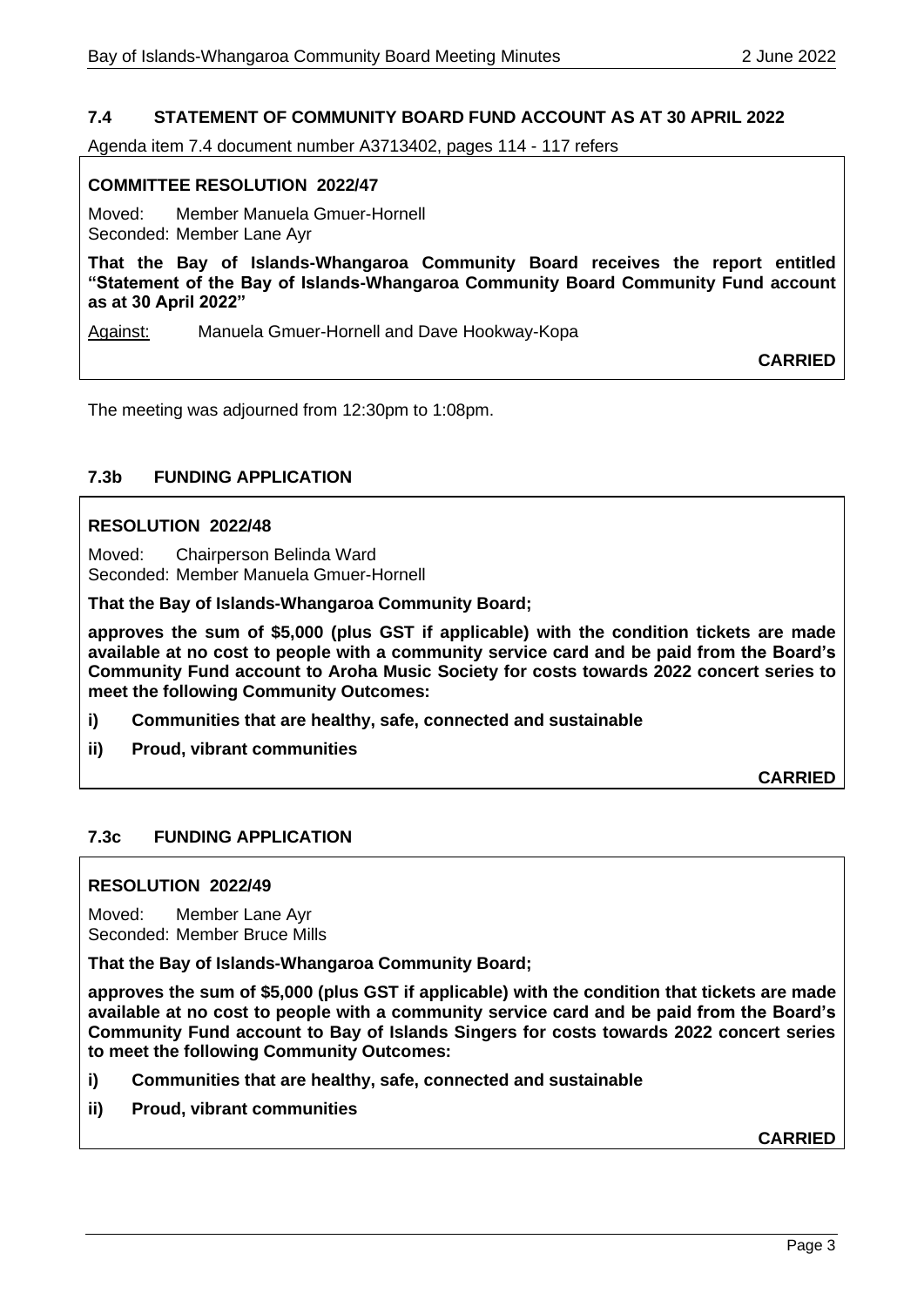## **7.3j FUNDING APPLICATION**

## **RESOLUTION 2022/50**

Moved: Member Manuela Gmuer-Hornell Seconded: Member Lane Ayr

**That the Bay of Islands-Whangaroa Community Board;**

**approves the sum of \$5,000 (plus GST if applicable) with the conditions that tickets are made available at student cost to people with a community service card and a Monday Matinee for school children with a priority given to lower decile schools and it be paid from the Board's Community Fund account to Stage Door for costs towards Beauty and the Beast to meet the following Community Outcomes:**

- **i) Communities that are healthy, safe, connected and sustainable**
- **ii) Proud, vibrant communities**

**CARRIED**

## **7.3a FUNDING APPLICATION**

#### **COMMITTEE RESOLUTION 2022/51**

Moved: Chairperson Belinda Ward Seconded: Member Manuwai Wells

**That the Bay of Islands-Whangaroa Community Board;**

**approves the sum of \$15,000 (plus GST if applicable) is tagged towards the portaloos, marquee, fencing, waste, transport and security to be paid from the Board's Community Fund account to Business Paihia Inc for costs towards inaugural Matariki Festival 2022 to meet the following Community Outcomes:**

- **i) Communities that are healthy, safe, connected and sustainable**
- **ii) Proud, vibrant communities**

Against: Lane Ayr and Bruce Mills

**CARRIED**

## **7.3g FUNDING APPLICATION**

#### **RESOLUTION 2022/52**

Moved: Member Lane Ayr Seconded: Member Manuela Gmuer-Hornell

**That the Bay of Islands-Whangaroa Community Board;**

**approves the sum of \$7458 (plus GST if applicable) be paid from the Board's Community Fund account to Kerikeri District Business Association for costs towards main street irrigation replacement to meet the following Community Outcomes:**

- **i) Communities that are healthy, safe, connected and sustainable**
- **ii) Proud, vibrant communities**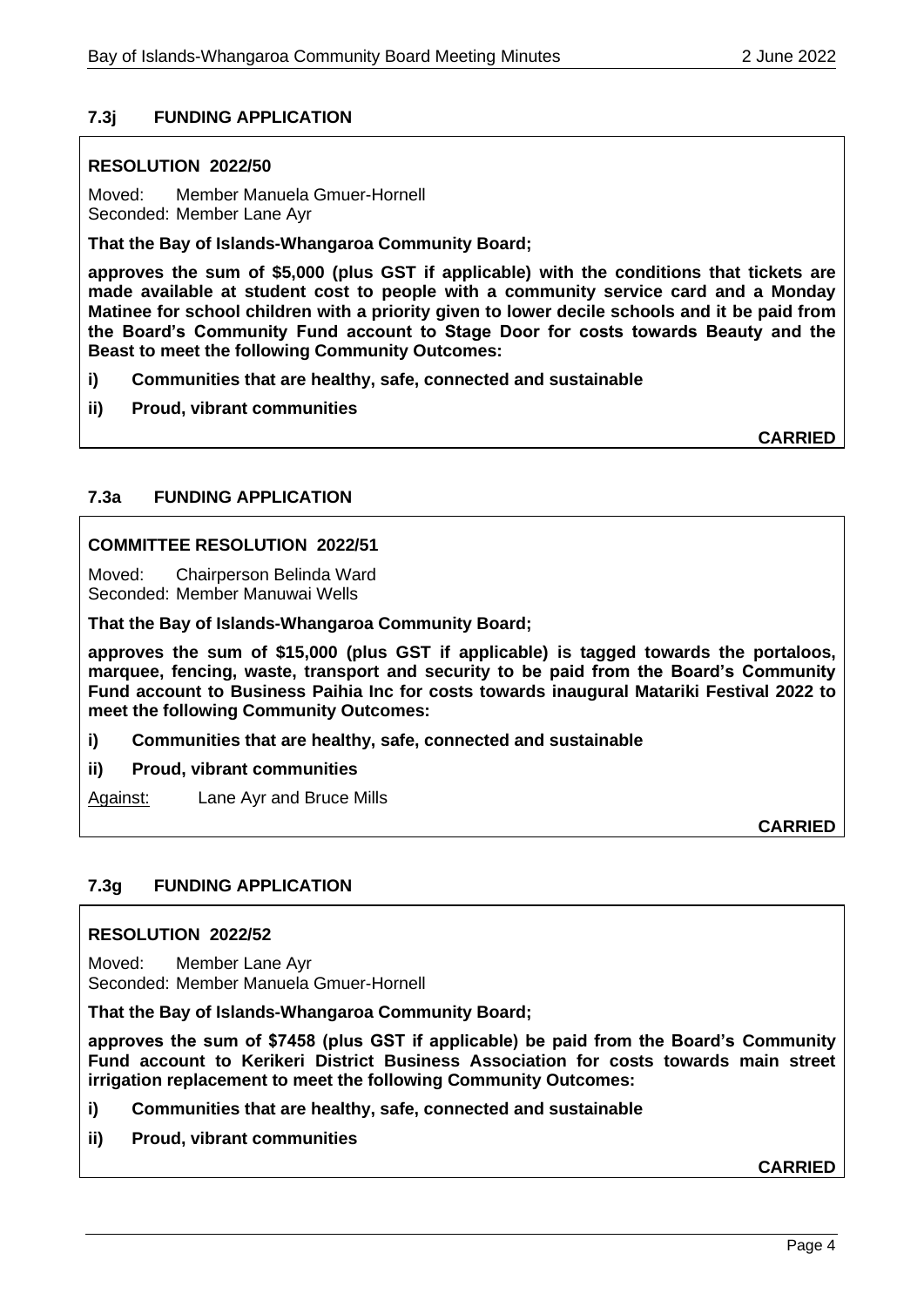## **7.3f FUNDING APPICATIONS**

#### **RESOLUTION 2022/53**

Moved: Chairperson Belinda Ward Seconded: Member Lane Ayr

**That the Bay of Islands-Whangaroa Community Board;**

**approves the sum of \$5,000 (plus GST if applicable) be paid from the Board's Community Fund account to Far North Land Search and Rescue for costs towards club venue lease to meet the following Community Outcomes:**

**i) Communities that are healthy, safe, connected and sustainable**

**ii) Proud, vibrant communities**

Against: Dave Hookway-Kopa

**CARRIED**

#### **7.3h FUNDING APPICATION**

#### **RESOLUTION 2022/54**

Moved: Member Manuwai Wells Seconded: Member Manuela Gmuer-Hornell

#### **That the Bay of Islands-Whangaroa Community Board;**

**Tables the request for the sum of \$25,000 (plus GST if applicable) from the Board's Community Fund account to Bay of Islands Gymnastic Club for costs towards community van to be considered in the new financial year.**

**CARRIED**

#### **7.3d FUNDING APPLICATION**

#### **MOTION**

Moved: Chairperson Belinda Ward Seconded: Member Frank Owen

That the Bay of Islands-Whangaroa Community Board;

Tables the request for the sum of \$21,000 (plus GST if applicable) from the Board's Community Fund account to Bay of Islands Animal Rescue for costs towards animal desexing and to be considered in the new financial year.

#### **AMENDMENT**

Moved: Member Frank Owen Seconded: Member Lane Ayr

That the Bay of Islands-Whangaroa Community Board approves the sum of \$4000 (plus GST if applicable) from the Board's Community Fund account to Bay of Islands Animal Rescue for costs towards animal desexing and the \$17,000 to be considered in the new financial year.

**CARRIED**

The amendment became the substantive motion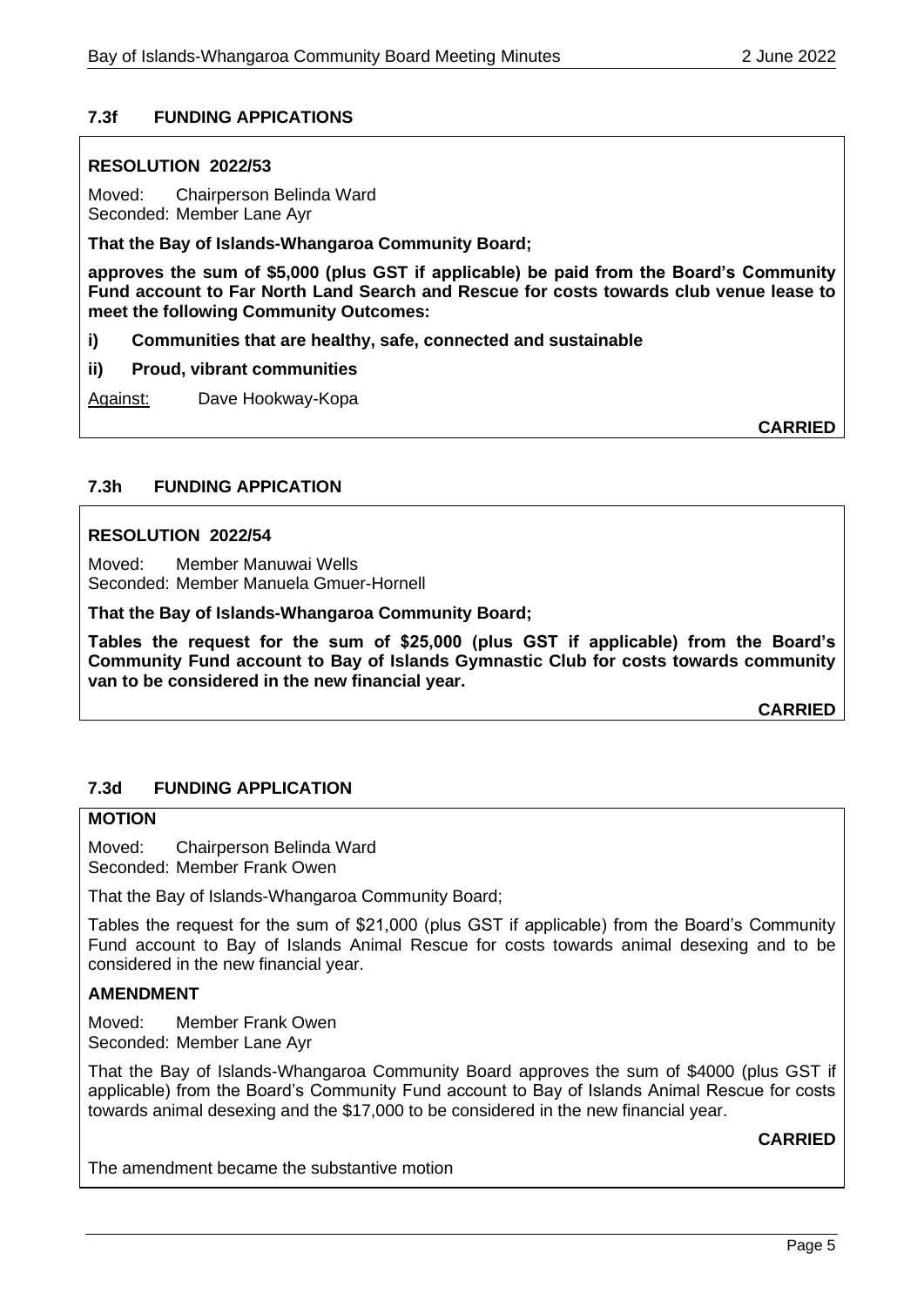## **RESOLUTION 2022/55**

Moved: Chairperson Belinda Ward Seconded: Member Dave Hookway-Kopa

**That the Bay of Islands-Whangaroa Community Board approves the sum of \$4000 (plus GST if applicable) from the Board's Community Fund account to Bay of Islands Animal Rescue for costs towards animal desexing and the \$17,000 to be considered in the new financial year.**

**CARRIED**

## **7.5 COMMITMENT OF PLACEMAKING FUNDING FOR 2021-22**

Agenda item 7.5 document number A3714834, pages 118 - 120 refers

#### **RESOLUTION 2022/56**

Moved: Member Manuela Gmuer-Hornell Seconded: Member Bruce Mills

**That the Bay of Islands-Whangaroa Community Board commits \$85,000 from its Placemaking Fund for 2021-22 to detailed design work at The Strand, Russell.**

**CARRIED**

#### **7.6 PROJECT FUNDING REPORTS**

Agenda item 7.6 document number A3715929, pages 121 - 125 refers

#### **RESOLUTION 2022/57**

Moved: Member Frank Owen Seconded: Member Bruce Mills

**That the Bay of Islands-Whangaroa Community Board note the project report received from:**

**Bay of Islands Community Centre Association**  $a)$ 

**CARRIED**

## **8 INFORMATION REPORTS**

#### **8.1 UPDATE ON KERIKERI/WAIPAPA SPATIAL PLAN**

Agenda item 8.1 document number A3658714, pages 126 - 127 refers

#### **RESOLUTION 2022/58**

Moved: Chairperson Belinda Ward Seconded: Member Lane Ayr

**That the Bay of Islands-Whangaroa Community Board receive the report Update on Kerikeri/Waipapa Spatial Plan.**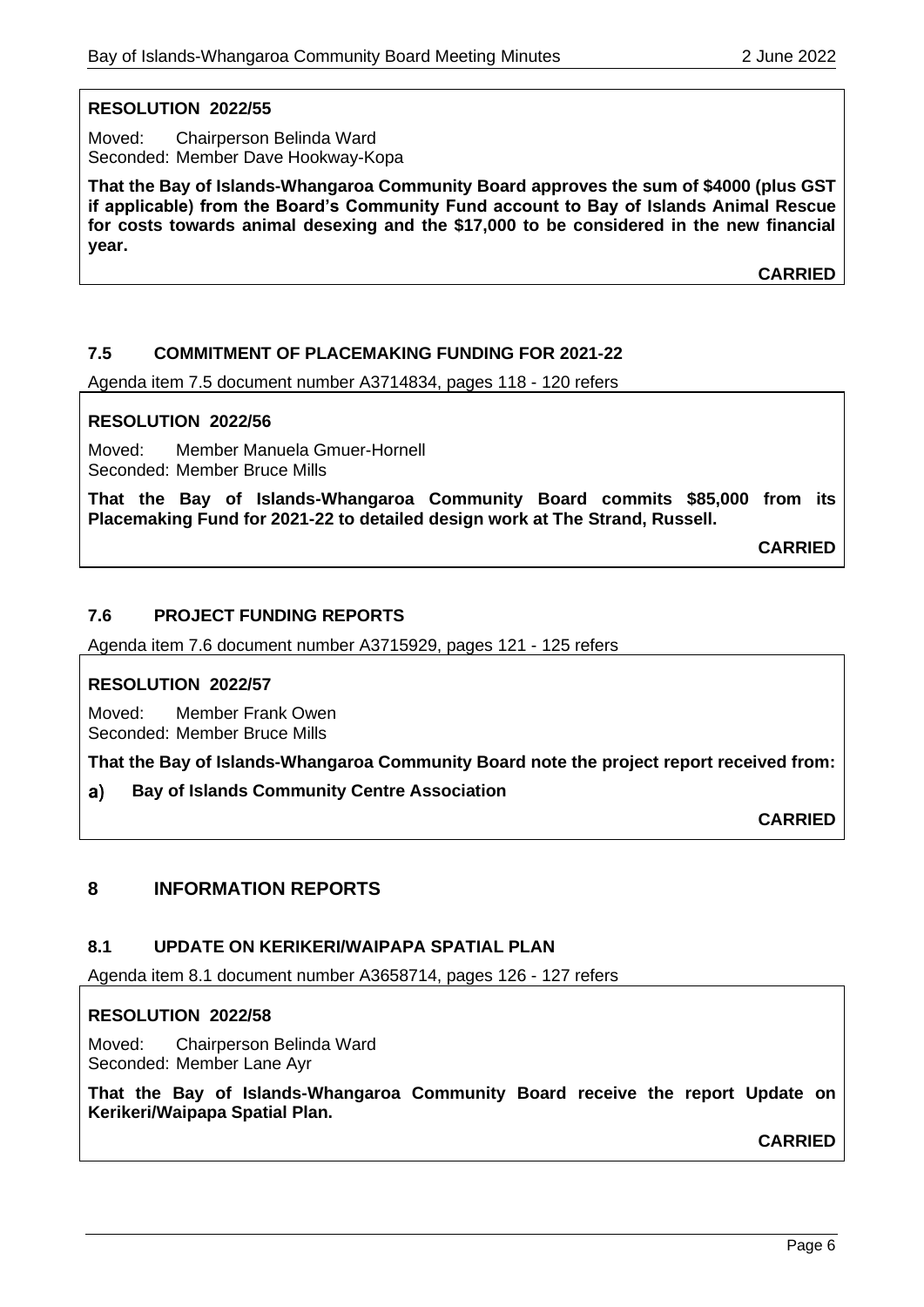## **8.2 CHERRY PARK HOUSE UPDATE**

Agenda item 8.2 document number A3673964, pages 128 - 135 refers

#### **RESOLUTION 2022/59**

Moved: Member Frank Owen Seconded: Member Bruce Mills

**That the Bay of Islands-Whangaroa Community Board receive the report Cherry Park House Update.**

**CARRIED**

#### **8.3 BAY OF ISLANDS SPORTS COMPLEX PROJECT UPDATE**

Agenda item 8.3 document number A3694091, pages 136 - 148 refers

#### **RESOLUTION 2022/60**

Moved: Chairperson Belinda Ward Seconded: Member Lane Ayr

**That the Bay of Islands-Whangaroa Community Board receive the report Bay of Islands Sports Complex Project Update.**

**CARRIED**

## **4 NGĀ TONO KŌRERO / DEPUTATIONS**

Deputy Mayor Ann Court and James Coleman from Northern Regional Football provided a verbal update on agenda item 8.3 Bay of Islands Sports Complete Project - Te Puāwaitanga

#### **8.4 PA ROAD POST-CONSTRUCTION AUDIT REPORT**

Agenda item 8.4 document number A3707979, pages 149 - 177 refers

#### **RESOLUTION 2022/61**

Moved: Member Manuela Gmuer-Hornell Seconded: Member Bruce Mills

**That the Bay of Islands-Whangaroa Community Board receive the report Pa Road Post-Construction Audit Report .**

**CARRIED**

## **8.5 2022 KERIKERI REDWOODS UPDATE**

Agenda item 8.5 document number A3711840, pages 178 - 194 refers

**Motion** 

Moved: Chairperson Belinda Ward Seconded: Member Manuela Gmuer-Hornel

**That the Bay of Islands-Whangaroa Community Board** 

**(a) receive the report 2022 Kerikeri Redwoods Update; and**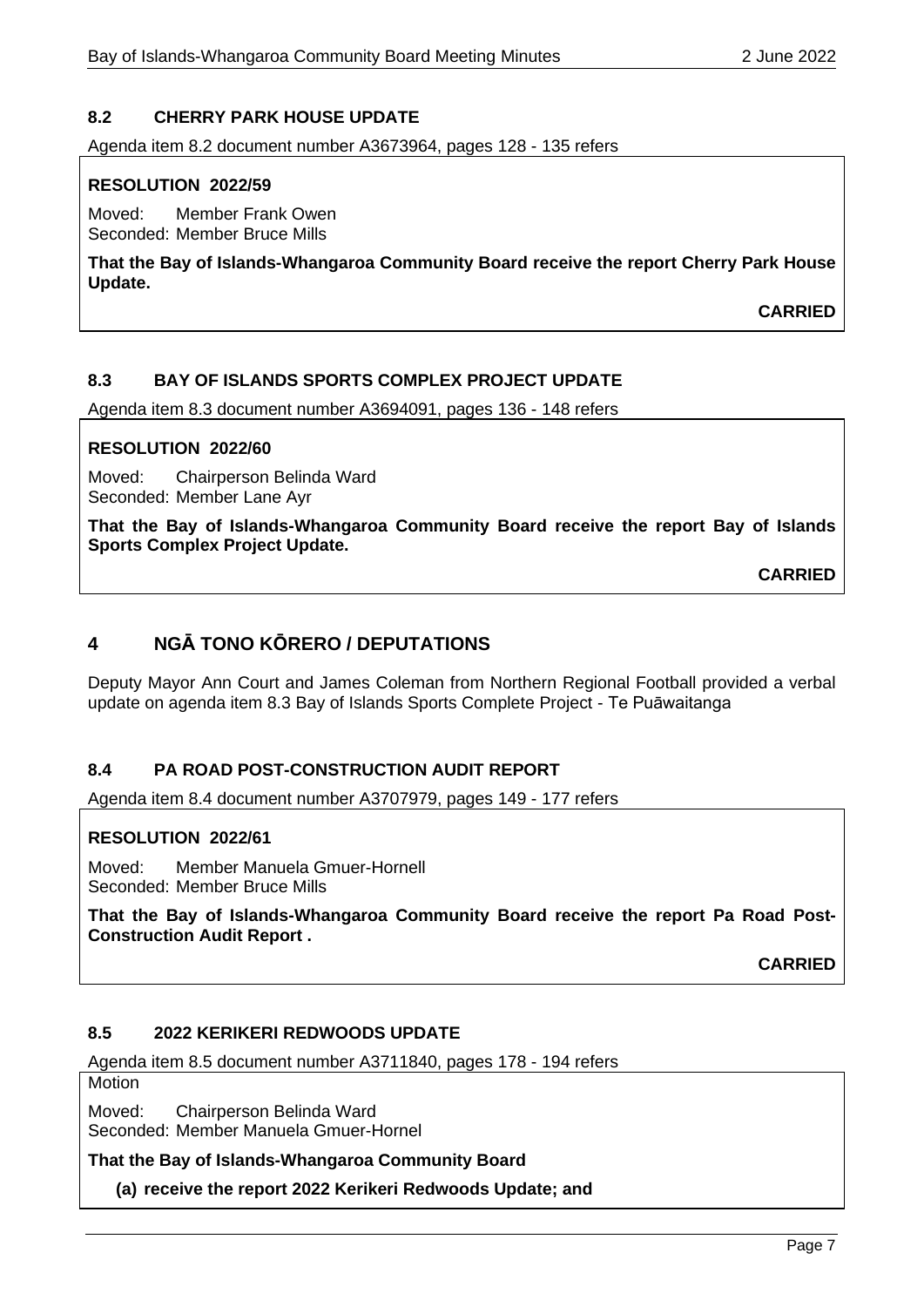# **(b) note that an annual inspection will continue to be undertaken to assess the health and condition of the trees AMENDMENT** Moved: Lane Ayr Seconded: Frank Owen That the Bay of Islands-Whangaroa Community Board (a) receive the report 2022 Kerikeri Redwoods Update; and (b) note that an annual inspection will continue to be undertaken to assess the health and condition of the trees and that it does not include felling the trees without consultation **CARRIED** The amendment became the substantive motion **RESOLUTION 2022/62** Moved: Member Manuela Gmuer-Hornell Seconded: Member Bruce Mills **That the Bay of Islands-Whangaroa Community Board (a) receive the report 2022 Kerikeri Redwoods Update; and (b) note that an annual inspection will continue to be undertaken to assess the health and condition of the trees and that it does not include felling the trees without consultation**

**CARRIED**

#### **8.6 BAY OF ISLANDS-WHANGAROA COMMUNITY BOARD ACTION SHEET UPDATE JUNE 2022**

Agenda item 8.6 document number A3702476, pages 195 - 198 refers

#### **RESOLUTION 2022/63**

Moved: Chairperson Belinda Ward Seconded: Member Manuela Gmuer-Hornell

**That the Bay of Islands-Whangaroa Community Board receive the report Bay of Islands-Whangaroa Community Board Action Sheet Update June 2022.**

**CARRIED**

At 3:02 pm, Member Frank Owen left the meeting.

#### **MOTION**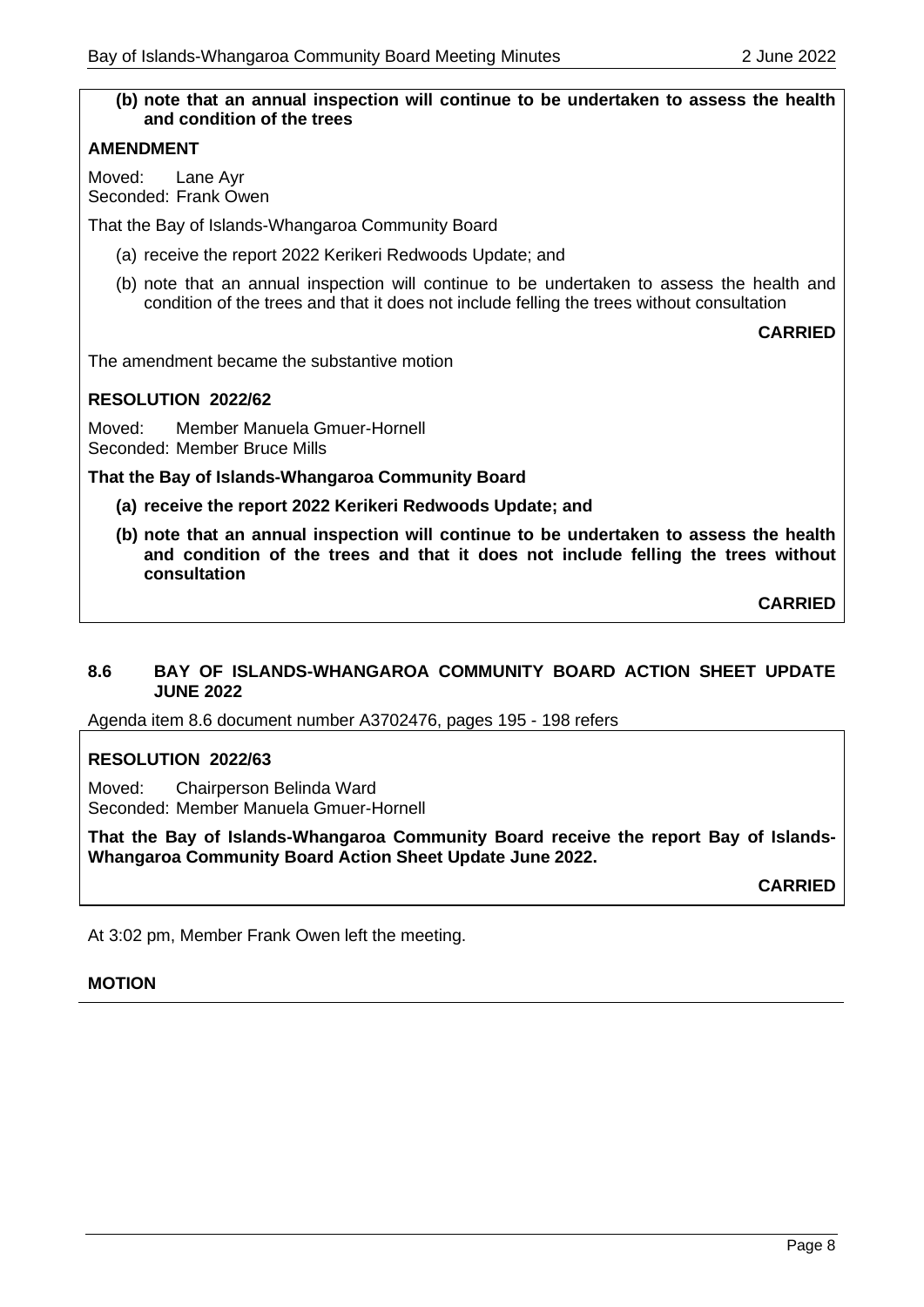#### **RESOLUTION 2022/64**

Moved: Member Manuela Gmuer-Hornell Seconded: Member Lane Ayr

That the Bay of Islands-Whangaroa Community board request from the CE confirmation of the prioity lisitng and obtain costing for all noted amenity lighting in report 7.1. And that Cobham road Bowling club car park two lights be added to the list and costed. Member Lane Ayr to liaise with staff and project manager to identify the location..

**CARRIED**

At 3:14 pm, Member Frank Owen returned to the meeting.

#### **MOTION**

#### **RESOLUTION 2022/65**

Moved: Member Manuela Gmuer-Hornell Seconded: Member Bruce Mills

That a copy of the Pa road post construcution audit report be forwarded to the summiter of the petition.

**CARRIED**

#### **9 RESOLUTION TO EXCLUDE THE PUBLIC**

#### **RESOLUTION 2022/66**

Moved: Chairperson Belinda Ward Seconded: Member Manuwai Wells

**That the public be excluded from the following parts of the proceedings of this meeting.**

**The general subject matter of each matter to be considered while the public is excluded, the reason for passing this resolution in relation to each matter, and the specific grounds under section 48 of the Local Government Official Information and Meetings Act 1987 for the passing of this resolution are as follows:**

| General subject of each matter<br>to be considered                                             | <b>Reason for passing this</b><br>resolution in relation to each<br>matter                                                                                                                                                                  | Ground(s) under section 48 for<br>the passing of this resolution                                                                                                                                                                                       |
|------------------------------------------------------------------------------------------------|---------------------------------------------------------------------------------------------------------------------------------------------------------------------------------------------------------------------------------------------|--------------------------------------------------------------------------------------------------------------------------------------------------------------------------------------------------------------------------------------------------------|
| 9.1 - Confirmation of Previous<br><b>Minutes - Public Excluded</b>                             | $s7(2)(a)$ - the withholding of the<br>information is necessary to<br>protect the privacy of natural<br>persons, including that of<br>deceased natural persons                                                                              | $s48(1)(a)(i)$ - the public conduct<br>of the relevant part of the<br>proceedings of the meeting would<br>be likely to result in the disclosure<br>of information for which good<br>reason for withholding would<br>exist under section 6 or section 7 |
| 9.2 - Ground Lease To Fire And<br><b>Emergency Nz (Fenz) - 721</b><br>Taupo Bay Road, Mangonui | $s7(2)$ (h) - the withholding of the<br>information is necessary to<br>enable Council to carry out,<br>without prejudice or<br>disadvantage, commercial<br>activities<br>$s7(2)(i)$ - the withholding of the<br>information is necessary to | $s48(1)(a)(i)$ - the public conduct<br>of the relevant part of the<br>proceedings of the meeting would<br>be likely to result in the disclosure<br>of information for which good<br>reason for withholding would<br>exist under section 6 or section 7 |